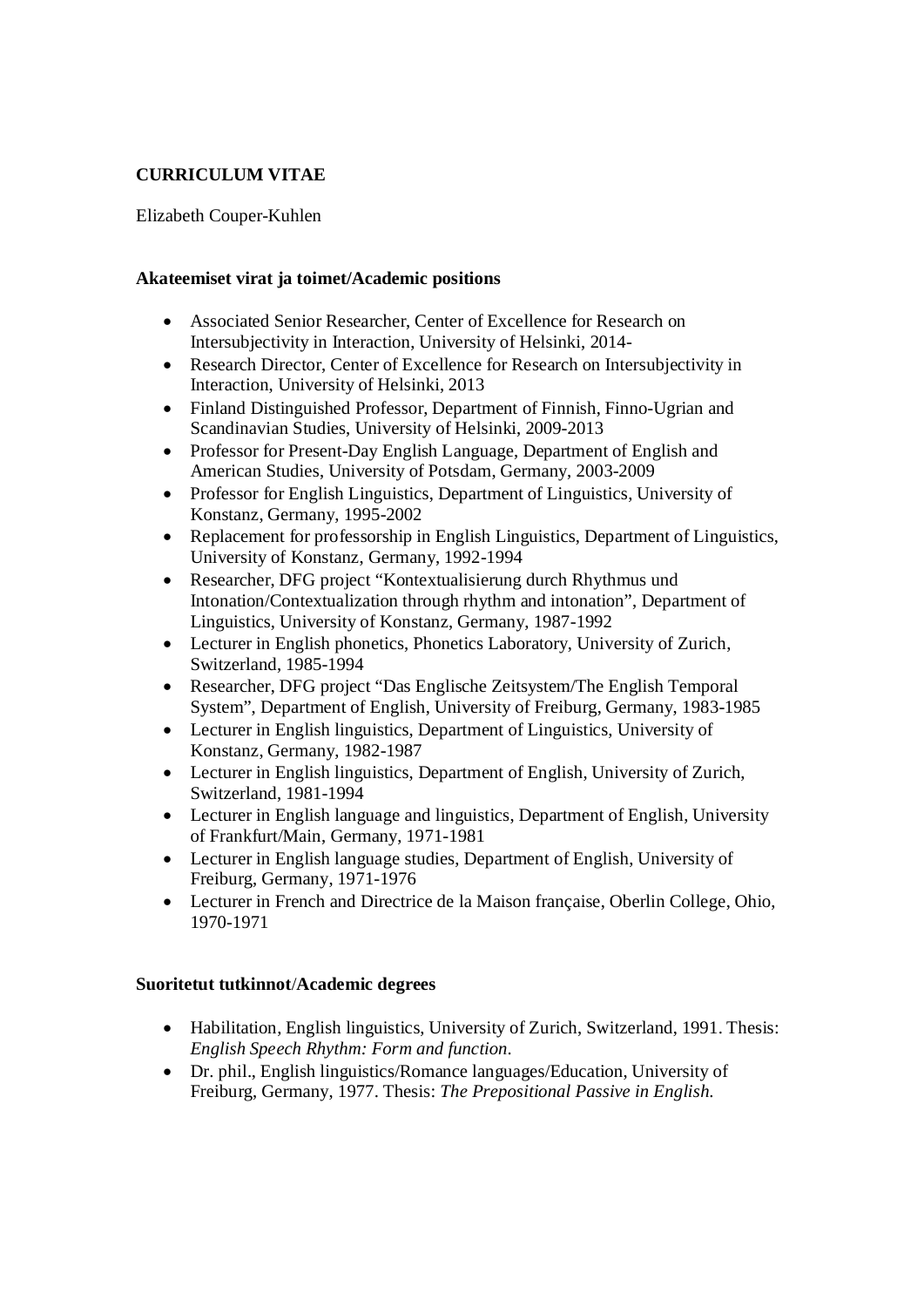- · Master of Arts in Teaching, French language and literature, Harvard Graduate School of Education, Cambridge MA, 1966.
- · Bachelor of Arts, French language and literature, Oberlin College, Ohio, 1965.

### **Kielitaito/Languages (proficiency)**

English (native) German (near native) French (excellent) Italian (good) Finnish (basic) Japanese (basic)

#### **Ulkopuolisen rahoituksen projektien johtajana toimiminen/Direction of externally funded research projects**

(2008-2010). Emotive involvement in conversational storytelling (with Margret Selting). Cluster of Excellence "Languages of Emotion", Free University of Berlin.

(2004-2006) Interactional Linguistics in cross-linguistic perspective: Swedish-German-English (with Jan Anward, University of Linköping), DAAD-STINT, University of Potsdam.

(2001-2002). Speech as communicative practice: Investigating the play-off between language structure and interaction (with Susanne Günthner), Sonderforschungsbereich Literature and Anthropology, University of Konstanz.

(2000-2002). Causal, conditional und concessive connectives: Variation und Change in the English and German Lexicon (with Susanne Günthner), Sonderforschungsbereich Variation and Change in the Lexicon, University of Konstanz.

(1999-2001). Form and Function of Prosodic Stylizations in Communicative Genres (with Susanne Günthner), Sonderforschungsbereich Literature und Anthropology, Universiy of Konstanz.

(1998-2000). Adverbial connector constructions in the English and German lexicon (with Susanne Günthner), Sonderforschungsbereich Variation and Change in the Lexicon, University of Konstanz.

(1997-1999). Prosodic systems and the conduct of conversation (with John Local, University of York), British-German Academic Research Collaboration/Deutscher Akademischer Austauschdienst, University of Konstanz.